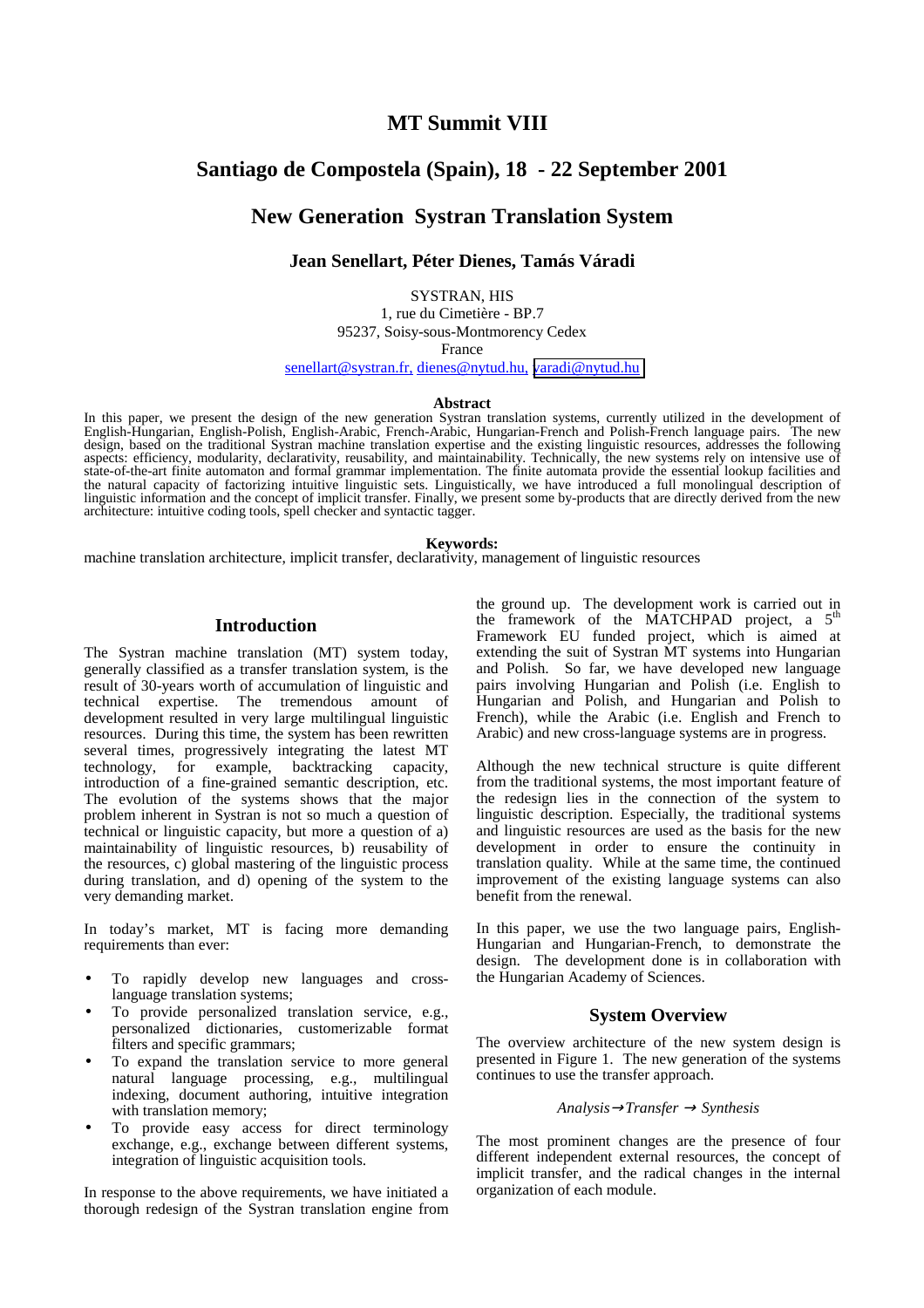

*Figure 1. Architecture of the new systems.*

From a theoretical point of view, the design of the new architecture reflects a higher-level transfer system (Figure 2). Nevertheless, the theoretical behavior of the system is not our interest. Our express objectives focus on the capability of handling principled linguistic resources, and the pragmatic incrementability of such resources.



*Figure 2. Representation of MT structure. The arrow shows the shift of the new systems on this axis.*

Technically, the main characteristics of the system are:

## **Efficiency**

Finite automaton libraries are extensively used for lookup purposes. These Unicode-compliant libraries integrate localized optimization strategies. The optimization enables us to store fully inflected lists for languages such as German, which has a significant number of case combinations. For even more highly inflected languages such as Hungarian, the same libraries allow a two-level lookup strategy.

The finite-state automata provide a constant lookup time at any level, independent of the size of the resources. They also give access of lookup variants, for example, the spelling-check feature. Finally, the choice of finite-state representation allows the natural extension from linear dictionary to complex linguistic resources.

## **Declarativity**

Declarative systems define the behavior of the system

without entering into the details of internal programming languages. Generally, declarativity requires a metalanguage of description. The extensive experience from developing the traditional systems proves that the use of the meta-language and the power of representation of the language are not really the most critical point. Whatever the power of representation of a language is, there exist some linguistic phenomena requiring exceptional processing, or lexical rules that will require to be coded at a lower level (or the meta-language itself will have such a complexity that it will be a real programming language by itself). In parallel, for a given level of coding, the distribution of the typology of the rules shows a "Zipf" like behavior. This leads to the focus on frequent patterns in order to increase readability. The right level of metadescription is *the key* for allowing efficiency and productivity.

For that reason, we have several different levels of coding depending on the various linguistic phenomena. Each level is formalized according to a single textual file, which describes all of the linguistic features that the systems deal with.

Table 1 gives a sample of feature definitions. By way of automatic generation of internal structure and lexical parser, this textual representation is the same for direct access to internal rules, transfer rules (Table 2), or disambiguation rules (Figure 5). This external structure definition is linked at runtime with a strict internal and external type checking to maintain overall coherence.

| <syntax_hu></syntax_hu>                                |
|--------------------------------------------------------|
| enum functional_category (noun, adj, verb,             |
| adverb, pro, det, adv, conj, prep, part, intj)         |
| boolean void translation                               |
| boolean not found                                      |
| reference <word> predicate linked</word>               |
| boolean predicative                                    |
| reference <word> direct object</word>                  |
| reference <word> predicate</word>                      |
| <syntax hu="" noun:="" syntax=""></syntax>             |
| enum type (commonnoun, propernoun, acronym)            |
| enum case (ill, ine, ela, dat, ade, sub, del,          |
| abl, all, cau, ter, sup, ess, fac, ins, acc, dis, soc, |
| nom)                                                   |
| enum number (singular, plural)                         |
| enum possessor number (p singular, p plural)           |
| enum possessor person (poss 1, poss 2, poss 3)         |
| reference <word> modified by number</word>             |
| reference <word> possesses</word>                      |
| boolean anaposs                                        |
| boolean nodet                                          |
| reference <word> determinant</word>                    |
| reference <word> modified by adj</word>                |
| reference <word> dirobj of</word>                      |
| reference <word> governs relpro</word>                 |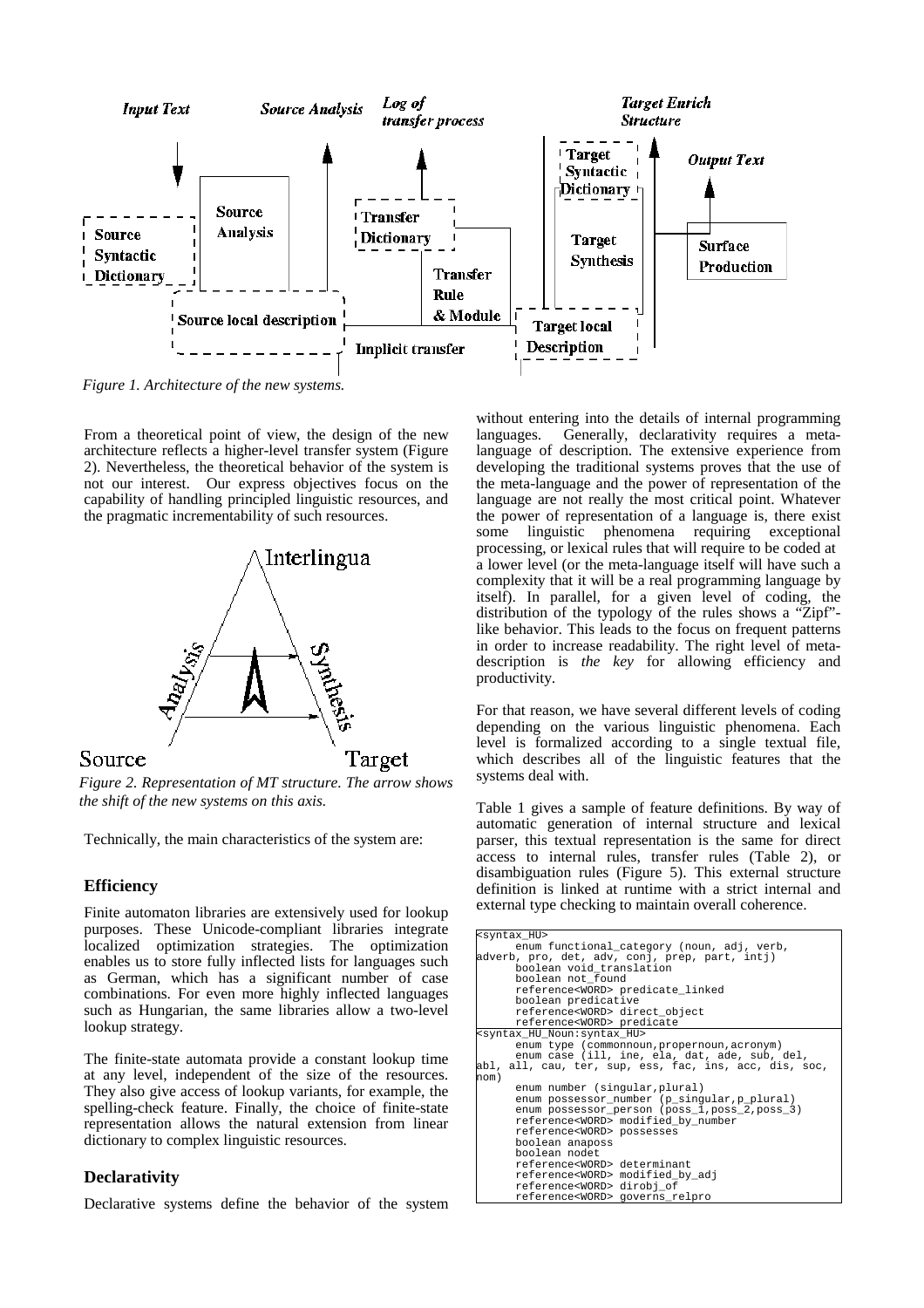Table 1. Sample of Hungarian syntactic features. The formalism describes a minimal semantic in attribute and inheritance between structures.

Finally, in order to reduce the surface complexity of some descriptions, graph representations (as in Figure 5, 6) are introduced. These graphs give a visual representation of coding on any level (except for the lowest, i.e. the programming, level), and they are easily understood.

## **Modularity**

The system has been designed in order to be more modular. The modularity means that we can extract each component from the system and use it for other purposes. This characteristic is in agreement with the organization of linguistic resources. For example, Figure 3 is an output of source analysis of a sentence. The generated file can be modified and used as the input text for the transfer

```
<clause subject=[239] predicate=[240]>
```

```
(236) How many [<syntax type="DET">+functional_pos
=funcadjright+pronoun_type=interrogative+type=pron
oun+modifies_right=[237]</syntax>]
(237) apples [apple<syntax type="N">+functional_po
s=funcnoun+object_of_verb=[240]+dirobj_of=[240]+co
ncrete+countable+number=plural+type=commonnoun+mod
ified_by_adj_left=[236]</syntax>]
(238) would [will<syntax type="V">+auxiliary+tense
=past+mood=question+type_aux=aux_conditional</synt
ax>]
(239) he [he<syntax type="PRO">+functional_pos=fun
cnoun++human+number=singular+type=personal+perspro
_type=subject+person=3+agent_of_verb=[240]</syntax
>]
(240) eat [eat<syntax type="V">+functional_pos=fun
cverb+conditional+tense=past+mood=question+object_
of_action=[237]+direct_object=[237]+agent=[239]</s
yntax>]
</clause>
<clause subject=[242] predicate=[243]>
(241) if [if<syntax type="CONJ">+type=subordinate<
/syntax>]
(242) he [he<syntax type="PRO">+functional_pos=fun
cnoun+human+number=singular+type=personal+perspro_
type=subject+person=3+agent_of_verb=[243]</syntax>
]
(243) was [be<syntax type="V">+meaningid=m1+functi
onal_pos=funcverb+tense=past+modified_by_adv=[244]
+agent=[242]</syntax>]
(244) at home [<syntax type="ADV">+functional_pos=
funcadv+subject_of_clause=[242]+type=simple+modifi
es_verb=[243]</syntax>]
</clause>
Figure 3. Tagged sentence after analysis.
```
function. We have the same capability for the tagged target text before surface synthesis (Figure 4).

## **Implicit transfer**

The concept of implicit transfer has been developed and integrated into the new engines. The principle is to build a source description of some linguistic phenomena: mainly support verb description or various local expressions (for example, the expression of dates, see Figure 6). The description of such phenomena is very complex using the traditional transfer rules. The implicit transfer module uses a parallel target description of the same phenomenon,

aligns source and target sentences, and thus synthesizes a syntactically correct target expression (Senellart et al. 2001).

```
(247) Hány [hány<syntax type="PRO">+type=interrogati
ve</syntax>]
(248) almát [alma<syntax type="N">+number=singular+t
ype=commonnoun+case=acc+modified_by_number=[247]</sy
--<br>ntax>l
(249) enne [esz<syntax type="V">+subject=[252]+quest
ion+person=3+object_type=indefinite+number=singular+
tense=past+mood=conditional</syntax>]
(253) ha [ha<syntax type="CONJ"></syntax>]
(255) otthon [<syntax type="ADV"></syntax>]
(250) lenne [van<syntax type="V">+person=3+number=si
ngular+tense=present+mood=conditional+modified_by_ad
v=[255]</syntax>]
Figure 4 - Target sentence after transfer and synthesis.
```
## **Linguistic Resources**

In the traditional Systran systems, the average size of the main dictionaries for European languages is about 200,000 entries. Moreover, one single external dictionary (e.g., the EEC dictionaries) can have up to an additional 200,000 entries. Handling and maintaining such huge dictionaries are a very complex task. For this reason we have focused on suppressing redundancy by introducing, for instance, real monolingual dictionaries. Moreover, in a traditional Systran expression dictionary, more than 90% of the entries could be considered as simple entries (i.e. the entries can be easily re-coded using generic terms. This fact suggests that in order to increase the quality of the dictionaries, the problem implies not so much a need for additional power but the need for direct and intuitive access to these frequent patterns. Therefore, we have introduced an intuitive coding tool described in the External Component section.

## **Monolingual resources**

The principle of monolingual resources is to give access to a localized reference that will lead to reduce redundancy, and to give a basis for coding new entries. The monolingual dictionary contains simple words as well as compound words. It is maintained independently of the multilingual dictionaries.

The reduction of redundancy comes from the reference mechanism used in both external resources and monolingual dictionaries (as a cross-reference). For example, the French dictionary contains the following



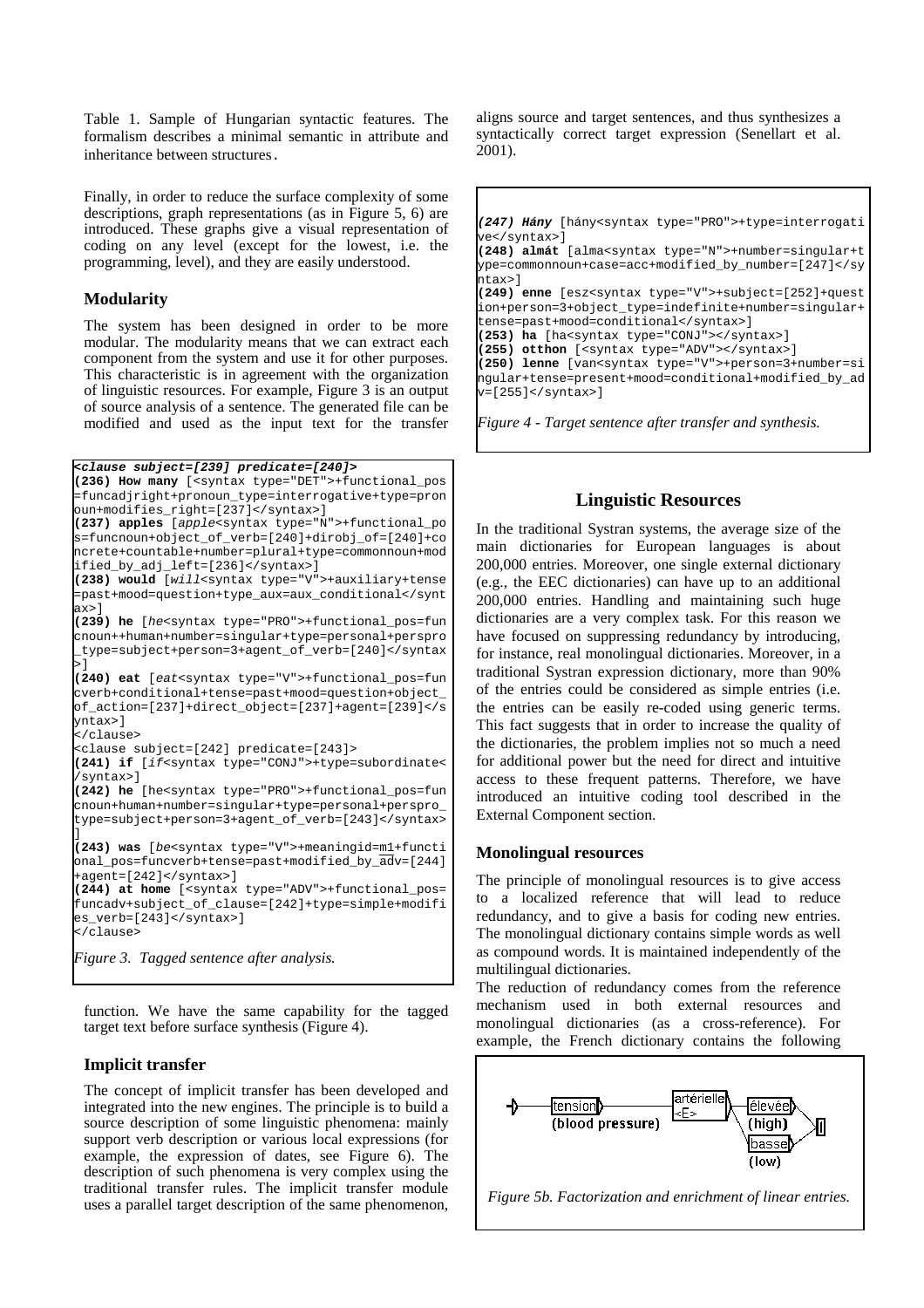entries:

<entry>*pilote<cat>noun<syncode>31<sem>human,occupation <entry>pilote^\*<sup>1</sup> de (course automobile)\*<sup>2</sup> <cat>noun<\entry>* "*pilote*" is fully described in the first entry, and the second entry only describes any additional information and identification information for its structure. The whole entry would be something like:

 $\langle$  entry>pilote.N31<sup>\*<sup>1</sup>^</sup> de (course.N21<sup>\*<sup>2</sup></sup> *automobile\*<sup>2</sup> .A31).N* 

## *<cat>noun<sem>+human+profes*

where \*<sup>*i*</sup> represents the internal agreement mechanism, the ^ points out the headword, and the figures the flexional code. In fact, during the construction of the runtime dictionary, the second structure is automatically generated from the first one. This minimality in information, requires self-coherence tests. Indeed, if we want to add a new "*pilote*" entry to our dictionary (for example, in the sense of "*computer driver*"), we will need to update the first representation and give an additional *identification* tag:

*<entry>pilote^\*1+human de (course automobile)\*2* 

*<cat>noun<\entry>*

This overhead in the maintenance of monolingual dictionaries guarantees that we can maintain coherent and "light" resources.

This work on the monolingual dictionary reflects the general idea in the organization of linguistic resources. By structuring the information, we avoid redundancy, and have better control over the description. More generally, the different ways of reducing the entropy in the description are: a) the use of graphs for factorizing similar entries, and b) the use of implicit transfer rules. We give here examples of both points:

*Factorization of graphs.* The entries "haute tension=high tension", and "faible tension=low tension" are, in a traditional dictionary described on the same level as "tension artérielle=blood pressure". Gathering these entries in the two graphs (Figure 5a and 5b), technically, is only a matter of location of the information. From a linguistic point of view, we have added information gathering the three modifiers of the noun "tension" and reducing the size of the description (in term of number of entries).



*Implicit transfer***.** Let us consider again the "*haute tension=high tension*" entry. In terms of information, there is very little information in the equivalence, because we know that "*high*" is one of the potential translations for "*haut*", and "*tension*" is one of the potential translations for "*tension*". In that case, there is some redundancy in the whole entry. The implicit transfer module could thus retrieve this link using source and target lists of compounds and an alignment dictionary. In fact, we have not implemented implicit transfer for this kind of entries, but this example points out the implicit transfer mechanism and the potential entropy reduction by organizing the database with such a mechanism.

#### **Transfer rules formalism**

The transfer rules (Table 2) are represented in a very simple language, in which the formal grammar is generated from the syntactic feature definition file. This formalism allows us to have several levels of representation, from the simplest non-conditional transfer, to transfer with context constraints, and conditional actions. The transfer rules give access to basic features defined in the syntactic features definition file, and to frequent additional conditions/actions corresponding to complex instructions. For example in Hungarian, setting the case of the verb's object will be a basic coding feature.

## **Exchange format and readability**

In order to allow exchange of transfer dictionaries, we are working on a projection filter of internal resources to external exchange formalism (for instance OLIF2 format). This conversion is not merely a conversion of format. To be able to exchange non-trivial transfer entries, we need to keep most of the linguistic information without knowing how this information will be used. So far, we can extract a readable XML-like format from the linguistic resources losing nevertheless most of the linguistic organization: implicit transfer is made explicit; graph entries are defactorized; and cross-references to monolingual dictionaries are substituted. This readable format can also be used at runtime to visualize the linguistic resources used for the translation of a specific text.

Reciprocally, external glossaries can be imported using mainly the coding tool, potentially modifying for the coding process, the list of "linguistic clues" to map Systran internal representation.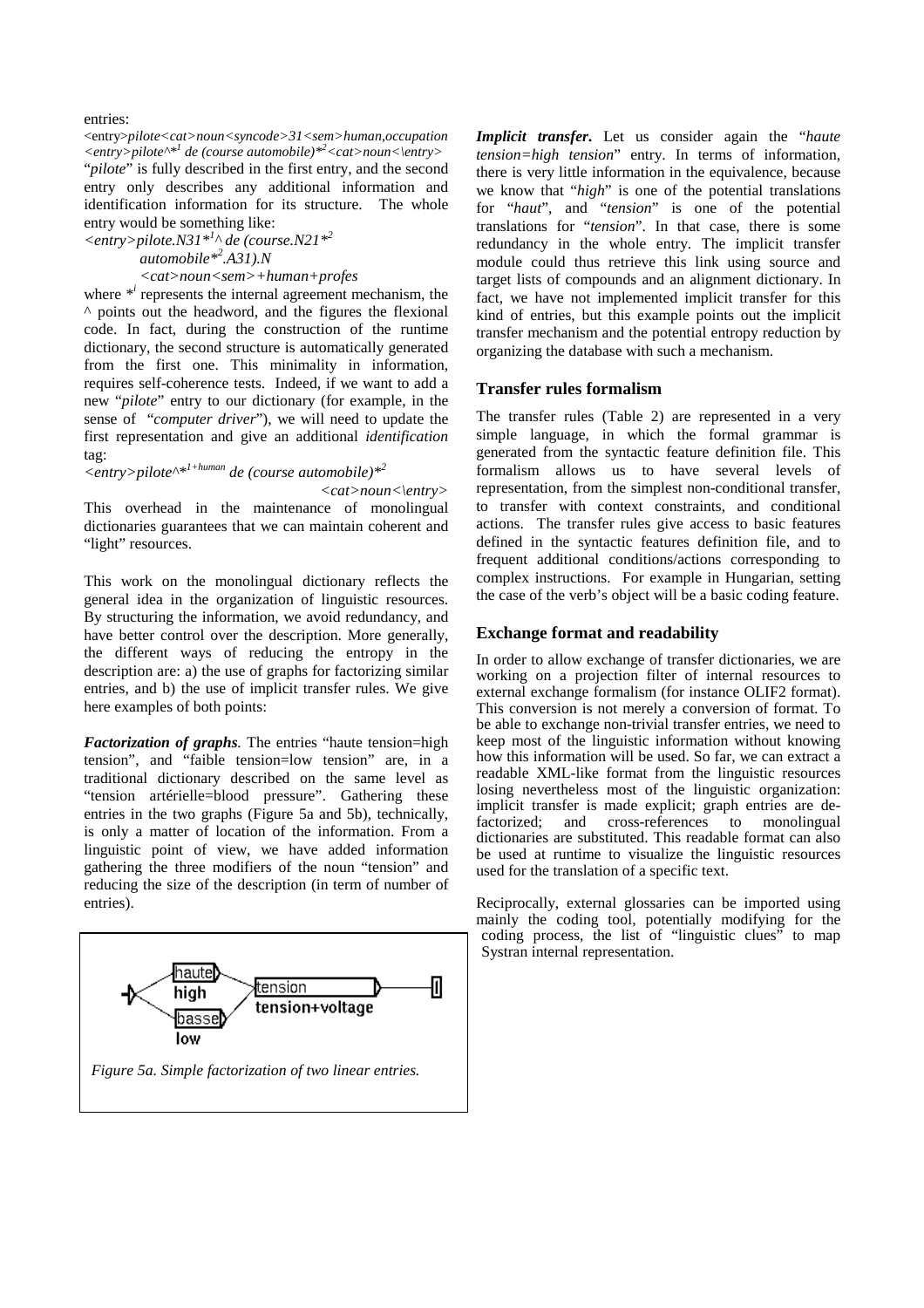

*Figure 6. Local grammar described some temporal adverbial expression in Hungarian (e.g.,: fél nyolc körül, or hat óra húsz perc tíz másodpercig). This is the source language description for the implicit transfer of dates.*

## **External Components**

The modularity required in the design of the new system, combined with the organization of the linguistic resources to avoid redundancy and to increase accessibility of resources, extend the translation engine itself, to several by-products. We describe here two of them.

#### **Syntactic Tagger**

The interface between the analysis and the transfer module is restricted to the internal structure corresponding to the analysis of each sentence. This structure can be output to show the state of the internal analysis (Figure 3). Reciprocally, we have introduced the possibility of running the transfer on a textual file with the same format describing the sentence. The output and the parsing functions are generated automatically from the syntactic field description file. We have thus access to a functional external syntactic tagger, and we could even consider to apply the transfer module on a file generated by an external analyzer.

#### **Intuitive Coding Tool**

To open the system to any external customization, we have developed an intuitive coding tool named *AllCoding.*  This tool utilizes:

- The large monolingual dictionaries
- A derived statistical guesser computing for any word (found or not found), a list of potential category and morphological codes
- A statistical context-free description of the compound structures. For example, to analyze "*moyenne tension électrique*" as a A(NA) noun , the system will use the rules:

```
noun adjective→0.99 noun
noun noun→0.3 noun
adjective(+left) noun\rightarrow<sub>0.99</sub> noun
adjective(-left) noun\rightarrow_{0.6} noun
```
A set of intuitive clues and conventions. ("to save" refers to a verb, that "believe (in)" indicates that "believe" could expect an "in" complement)

| "penguin"->"pinguin".                                                                                                                                                                                                                               | Simplest<br>transfer rule.<br>Neither<br>source, nor additional information<br>is given (it is retrieved from<br>monolingual<br>source<br>target<br>and<br>dictionaries) |
|-----------------------------------------------------------------------------------------------------------------------------------------------------------------------------------------------------------------------------------------------------|--------------------------------------------------------------------------------------------------------------------------------------------------------------------------|
| $\text{cstrike.V}\rightarrow\text{"üt"}$                                                                                                                                                                                                            | information<br>Minimal<br>is<br>source<br>provided to avoid ambiquity.                                                                                                   |
| $\leq$ end. N>->"véq";                                                                                                                                                                                                                              |                                                                                                                                                                          |
| "bright"->"fényes".                                                                                                                                                                                                                                 | Condition<br>"human"<br>features<br>$\Omega$<br>differentiates the two rules. The                                                                                        |
| "bright"->"okos";<br>\$1~ <syntax type="A">+modifies=\$2</syntax> ;<br>\$2~ <syntax>+human</syntax> .                                                                                                                                               | "modifies" reference is defined as a<br>macro-features.                                                                                                                  |
| "allergic"->"allergiás";<br>$$1~<$ syntax<br>type="A">+modified by prep1=\$2;<br>$$2 = "to"$<br>$$2~<$ syntax<br>type="PREP">+direct object=\$3;<br>\$3~ <syntax type="N"></syntax> ;<br>\$3-> <syntax type="N">+case=sub</syntax> ;<br>$$2->555$ . | More complex rule to set a transfer<br>action setting case.                                                                                                              |
| "there"->"oda";<br>$$1~<$ syntax<br>type="ADV">+predicate of clause=\$2<br>$\langle$ /syntax>;<br>\$2~ <syntax type="V">+illative</syntax> .<br>Table 2 - Example of some EN-HU transfer rules.                                                     |                                                                                                                                                                          |